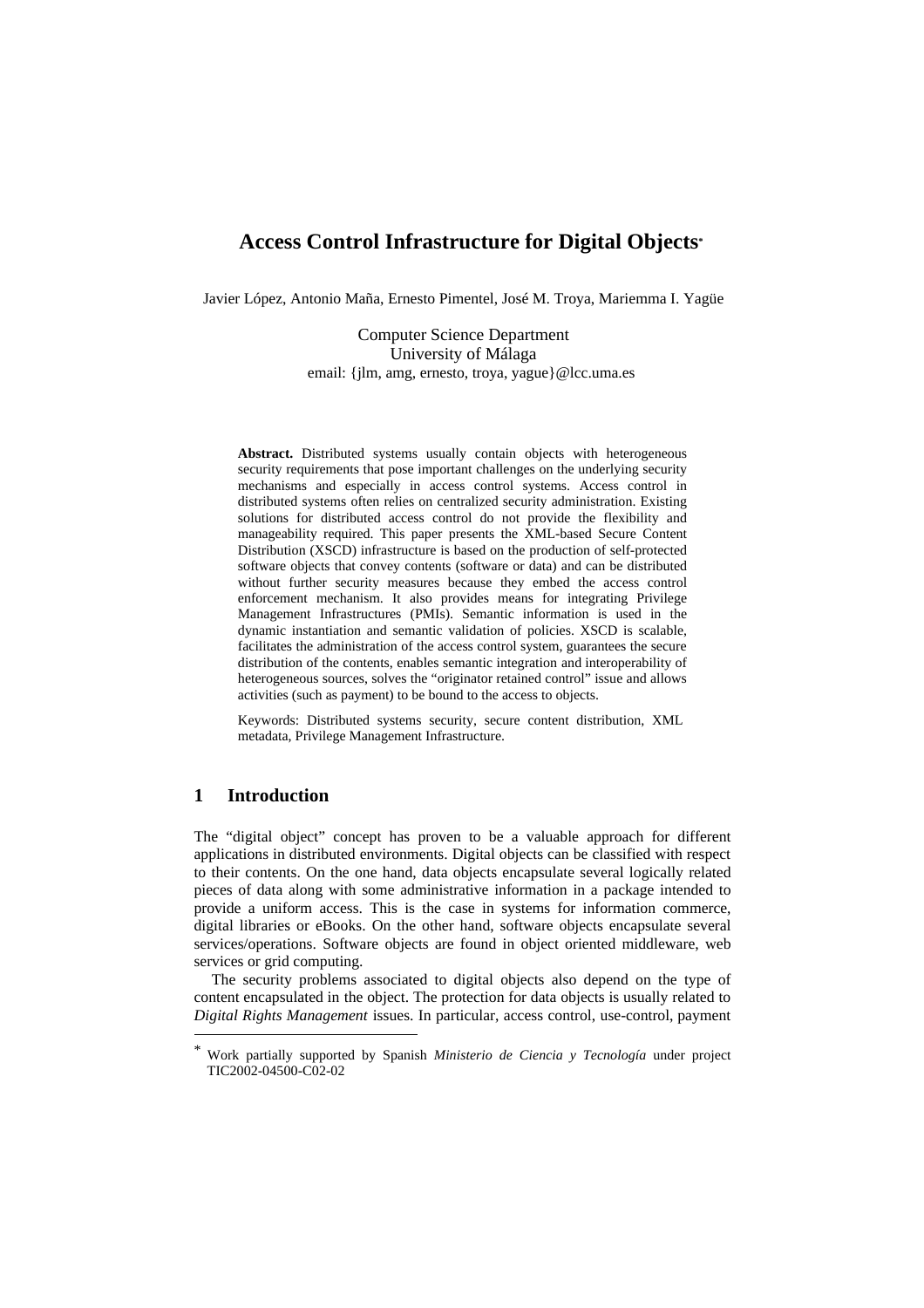and copyright enforcement are relevant problems. The main problem for software objects is use-control, while access control (to operations), copy-protection, function analysis and runtime protection are also important issues. In both cases, the ability to retain control over the objects after they are accessed, known as "originator retained control", is a desirable security property.

Distributed systems usually contain objects with heterogeneous security requirements. However, some of the new scenarios where distributed systems are emerging share some common problems. The most remarkable ones are the following. Firstly, it is usual that objects are accessed by previously unknown users. Therefore, subscription-based schemes are not appropriate in this case. Secondly, the execution of copyright agreements, payment or other activities must be bound to the access to the objects. Finally, the originator or owner of the object must retain control over it regardless of its physical location and even after it is accessed by users. Other requirements are: (i) that a high degree of flexibility is required because of the heterogeneous nature of the objects, (ii) that being able to change the access control parameters dynamically and transparently is also essential and, (iii) due to the large amount of objects, it is important to be able to establish access conditions in an automatic way based on information about objects.

Paradoxically, access control in distributed systems often relies on centralized security administration. Centralized control has important disadvantages: (a) the control point represents a weak spot for security attacks and fault tolerance, (b) it does not facilitate the deployment of owner retained control mechanisms, (c) it reduces system performance because it introduces a bottleneck for request handling, and (d) it usually enforces homogeneous access control schemes that do not fit naturally in heterogeneous user groups and organizations. On the other hand, systems for distributed security administration still have open problems. Solutions proposed so far do not provide the flexibility and manageability required. A system for distributed access control has been proposed based on the concept of mobile policies [1] to solve some of the limitations of *Role Based Access Control* (RBAC) schemes [2]. This improvement is limited by the requirement of executing the access control policies in trusted computers. Furthermore, when access to an object is granted, this object is sent to the client computer where it has no protection. Finally, because object and policy are compiled in a package, a change in the policy requires that the objectpolicy package is recompiled and distributed to all trusted servers.

This paper presents the *XML-based Secure Content Distribution* (XSCD, pronounced "exceed") infrastructure that provides distributed access control and enforcement and secure content distribution. We address the integration of a separate *Privilege Management Infrastructure* (PMI) by defining mechanisms for the semantic description of its components. We introduce *Semantic Policy Language* (SPL), an XML-based policy definition language designed to specify policies in a simple way, to be evaluated by processors with limited capabilities such as smart cards and to facilitate semantic policy validation processes. SPL policies are modular and can be composed without ambiguity. We also address the problem of the association of policies to objects in a flexible and automated way and the combination of policies. To achieve our goals we have extended the concept of mobile policy by allowing their execution in untrusted systems and used XML metadata technologies extensively.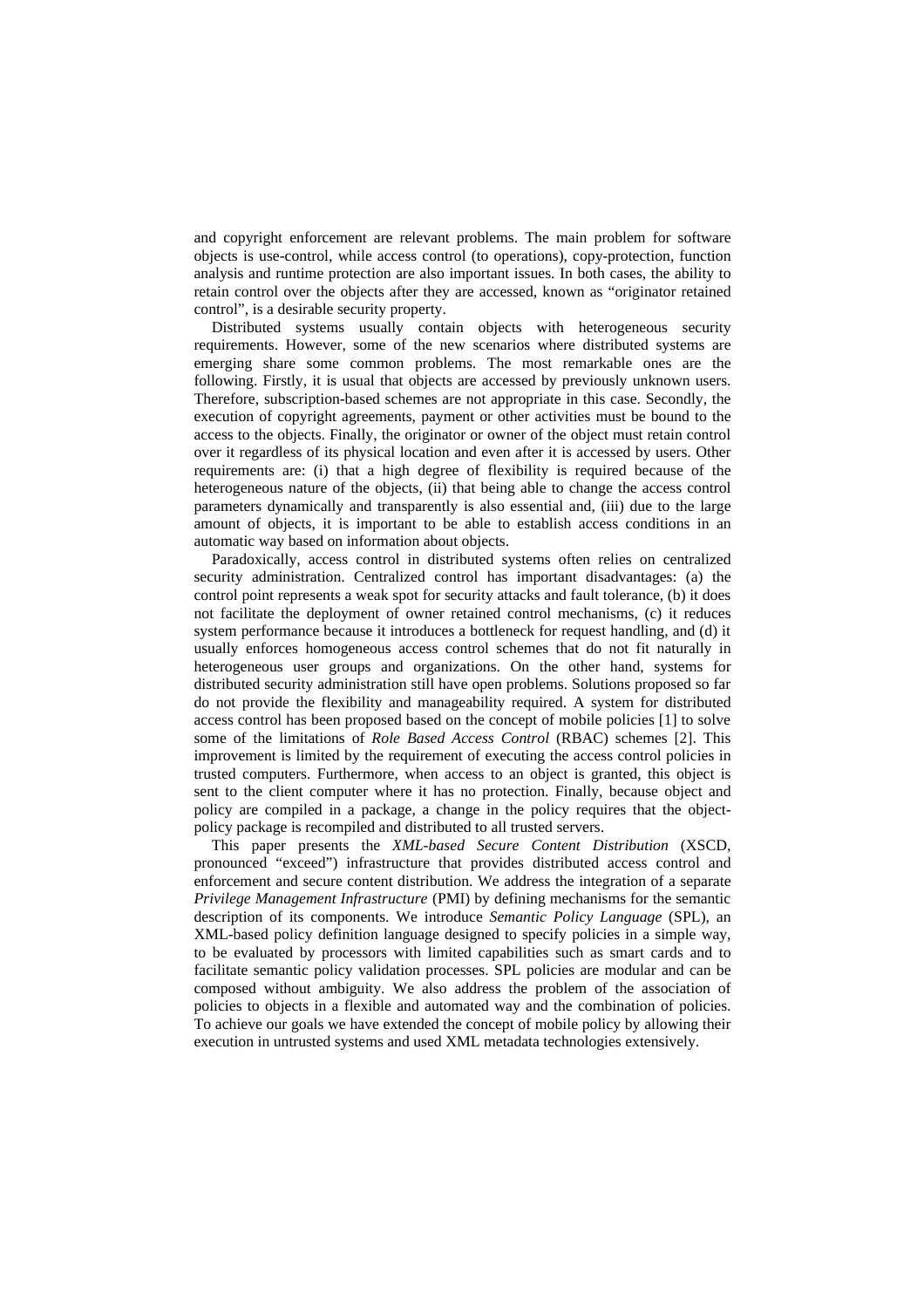The rest of the paper is organized as follows. Section 2 summarizes some relevant related work. Section 3 presents the building blocks of XSCD. Section 4 describes the infrastructure. Finally, section 5 summarizes the conclusions and presents ongoing and future work.

# **2 Related work**

Regarding access control, several proposals have been introduced for distributed heterogeneous resources from multiple sources [3][4]. Unfortunately, these proposals do not address the specific problems of access control in distributed systems. Traditional access control schemes such as mandatory access control (MAC), discretionary access control (DAC) or RBAC are not practical for scenarios where the users are previously unknown or with a very large number of registered users.

Static grouping of users can suffice in many situations but it is not flexible enough to cope with the requirements of more dynamic systems where the structure of groups can not be anticipated by the security administrators. In these scenarios new resources are frequently incorporated to the system and each resource may need a different group structure and access control policy. Furthermore, the policy for a given resource may change frequently. A different approach is required in order to solve the scalability problems of these systems, facilitate access control management and provide means to express access conditions in a natural and flexible way.

Some systems based on the idea of the self-secured package of information have been proposed for secure content distribution. None of these systems has achieved a representative use because the security of these systems depends heavily on the security of the client software. IBM's *Cryptolope* [5] is one of the most elaborated alternatives. A Cryptolope is a package that includes the protected content and all necessary administrative information. As noted in [6], the fact that the opener component (known as Cryptolope Player) runs on the end user's PC, introduces the possibility to produce software emulators. In addition, an infrastructure of *trusted clearing houses* and online connection with these entities is needed. A similar scheme is Intertrust's *Rights|System platform* [7] where digital content is protected even when it is resold. This platform is designed for high-value digital goods but is actually limited to three data formats. Both schemes are platform dependent (need specific client software), offer a set of closed possibilities for the contents, and have no integrated payment scheme. Moreover, they are designed for high-value digital goods, but are not adequate for low-value transactions and occasional business relations.

In the context of policy specification, several XML based languages such as XACL, XrML, ODRL, ebXML, SAML or XACML have been developed for access control, digital rights management, authentication and authorization. Many similarities and interesting features can be found among these languages. Nevertheless, they do not support some relevant properties such as policy parameterisation and composition. Moreover, many features provided by those languages are not necessary in our application scenarios [8].

Two related proposals are the Author-X system [9] and the FASTER project [10], which propose similar systems specific for access control to XML documents. Both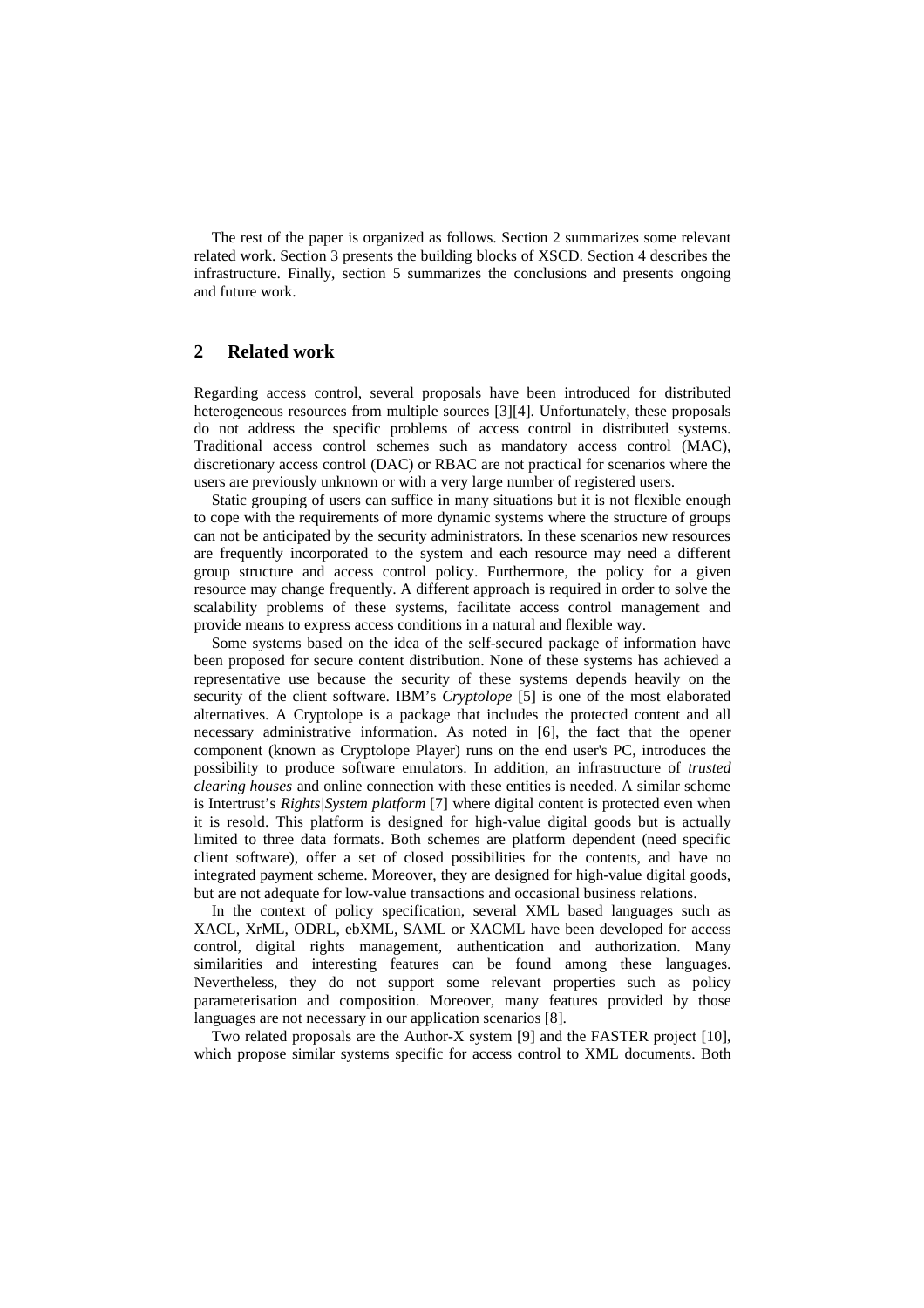systems define hierarchic access control schemes based on the structure of the document. But the structuring of XML documents does not necessarily match the security requirements of the nodes. As a consequence, for the general case the number of different authorizations (positive and negative) that have to be defined grows up rapidly. Author–X policy language uses DTDs, while FASTER uses XML-Schema [11]. Scalability is very limited in both Author-X and FASTER systems. The FASTER system is described as completely server-side and Author-X is essentially centralized, although a distributed approach is proposed based on a set of XML federated sources relying on a central 'master source'. The design based on this central 'master source' has negative consequences on its scalability.

The content protection of Author-X is founded on the concept of "passive" secure container requiring a different key for each possible view of the document. This introduces important disadvantages related to the administration of the access control system and the security [12]. FASTER does not support any content protection mechanism, except the creation of the appropriate user view on the server. FASTER access control is based on user groups and physical locations defining a subject hierarchy. This scheme does not work well for scenarios where heterogeneous contents are frequent and the structure of groups can not be anticipated by the administrators. Author-X is based on credentials that are issued by the access control administrator. Therefore, in practice, each credential will be useful only for a single source, limiting interoperability. A consequence of this approach is that users are obliged to subscribe to sources before they can access their contents

### **3 XSCD Overview**

The main motivation has been to design an access control scheme that is scalable to a large number of previously unknown users and solves the originator retained control issue. Starting from a design based on attribute certificates and taking into account the characterization of different scenarios as well as the analysis of previous proposals. The following are the main goals for our secure distribution infrastructure:

- Scalability. The centralized approach adopted in current access control systems introduces many drawbacks in terms of efficiency, manageability and security. The access control system must be designed to suit scenarios where the number of users, attributes and policies are very large. Therefore, distributed access control enforcement is essential. Moreover, distributed management of the security policies is also important.
- ° *Originator-retained-control.* This issue deals with enabling the originator to retain control over the protected object, not over the contents. The latter, called 'full usecontrol', is a digital rights issue that is out of the scope of this work.
- ° *Distributed access control management.* Administrators should be able to manage their resources regardless of the resource location. Attribute certificates issuers must be independent of the application and the system must support the secure interoperation with those entities.
- ° *Interoperability*. The integration of different heterogeneous object sources is hindered by traditional access control systems because each source defines a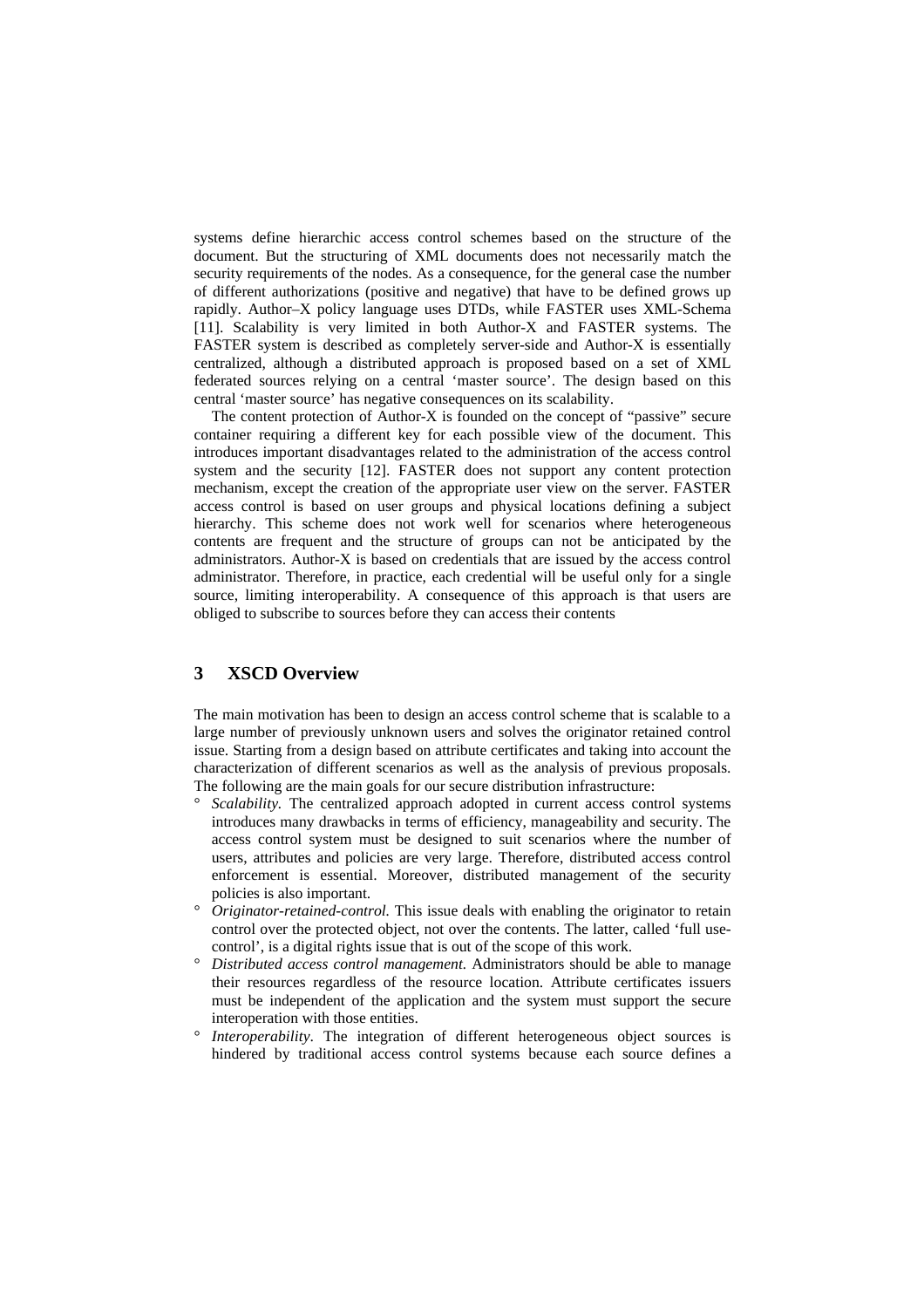specific access control scheme. The integration of an external PMI represents a step towards the solution of this problem.

- ° *Distributed access control enforcement.* Access control enforcement mechanisms must be distributed in order to avoid bottlenecks in request processing.
- ° *Ease of management.* The distributed approach must not introduce complexity of management. Tools to help security administrators should be provided.

The separation of the access control and authorization functions (credential issuance or attribute certification in our case) is universally accepted as a secure and scalable approach. XSCD is based on the integration of an external PMI supported by semantic information about the certification entities. We describe now the basic building blocks of the XSCD infrastructure.

#### **3.1 Building Blocks**

*Privilege Management Infrastructure*. Traditionally, the study of authorization issues has focused on access control. However, when considering Internet applications, authorization adopts a wider meaning, including group membership, role identification (collection of permissions or access rights, and aliases for the user's identity), limits on the value of transactions, access time for operations, security clearances, time limits, etc. Attribute certificates provide, for those applications, the means to carry authorization information, which in this way becomes "mobile".

The mobility feature of attributes is not a new issue. In fact, extensions of identity certificates as specified in ITU-T 1997 recommendation [13] tried to address this problem. However the use of the corresponding extension, *subjectDirectoryAttributes*, does not make entity attributes independent from identity. To be more precise, when using that solution, the change of privileges indirectly force a costly revocation of the identity related information. Besides, that solution does not solve delegation and impersonation issues, which are especially relevant in many of actual applications. The ITU-T 2000 recommendation [14] provides a more suitable solution because it clearly defines a framework where identity and attribute certificates, although related, can be independently managed. That recommendation defines new types of authorities, *Attribute Authorities* (AA), for the assignment of privileges. It also defines the *Source of Authority* (SOA) as the ultimate authority to assign a set of privileges. Additionally, the ITU-T framework provides a foundation to build a PMI that contain a multiplicity of AAs, SOAs and final users.

Usually, each SOA issues certificates for a small number of semantically related attributes. With this approach security administrators do not have control over some elements of the access control system. Consequently, a mechanism to establish the trust between these administrators and the PMI is required. We have addressed this problem using semantic information about the certifications issued by each SOA to assist the security administrators in the creation and semantic validation of access control policies.

*Software Protection.* In order to provide secure content distribution and originator control, the access control system must provide means to protect the contents not only while in transit through the network but also when they arrive to the destination. The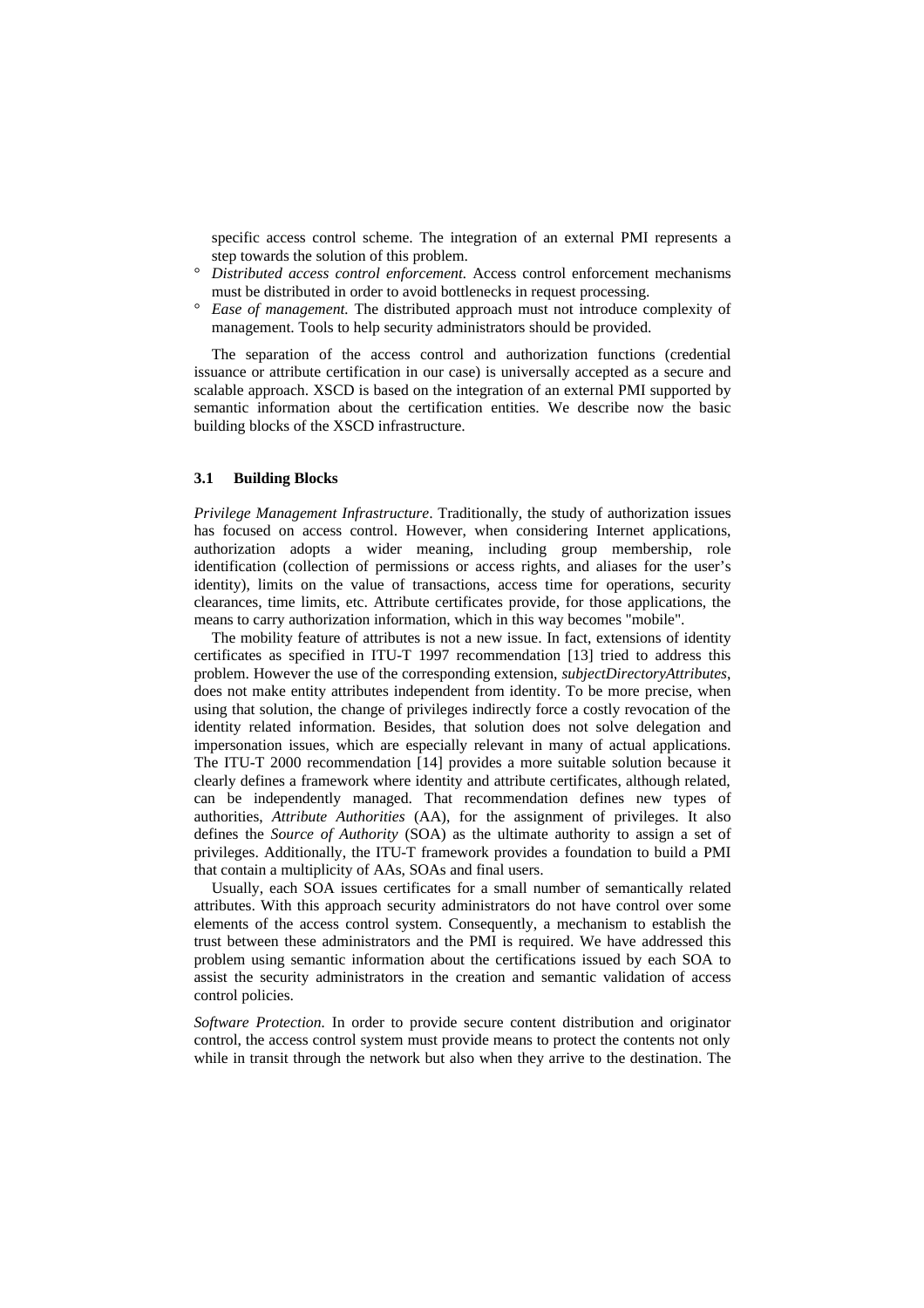problem with systems based on passive secure information containers is that users must install specific client software to access the protected data. This software controls access to the data and enforces the appropriate actions (e.g. payment) before access is granted. Because the client software is not protected, it becomes the weak spot in terms of security. Opposed to these proposals we use "active" containers (software instead of data) in order to avoid some problems of the latter. XSCD uses protected mobile software elements named *Protected Content Objects* (PCO) to convey the contents and force the user to fulfil the applicable policy before access is granted. By "protected software" we mean that it is neither possible to discover nor to alter the function that the software performs and it is also impossible to impersonate the software. In our solution, this is achieved using a variant of the SmartProt system [15]. SmartProt partitions the software into functions that are executed by two collaborating processors. One of those processors must be a trusted computing device that enforces the correct execution of the functions and avoids that these functions are identified or reverse engineered. We are currently using smart cards for this purpose although other alternatives are possible.

Some specific sections of the unprotected software are translated by SmartProt into functionally equivalent sections of card-specific code. The translation process also identifies the dependencies between these protected sections, reorganizes the code and introduces fake code and data to confuse the attacker. These sections are then encrypted with a unique, randomly produced key using a symmetric cryptosystem. This key will be later included in a license (for a specific smart card) that is required to be able to run the software. Each license is encrypted using the public key of the client smart card. The last step substitutes the original code sections by calls to a function that transmits the respective equivalent protected sections, including code and data, to the card. Some additional support functions are also included. Therefore, the protected sections of the software do not reside in the cards; instead, during the execution of the software, these sections are transmitted dynamically as necessary to the card where they are decrypted using the installed license and executed. When finished, the card may send back some results. Some other partial results will be kept in the card in order to obtain a better protection against function analysis and other attacks. As each piece of software has its own key, we can manage them individually, which is not possible in other software protection proposals where the protected sections of all applications share the same key. For XSCD we integrate the access control policy and the license in a structure that we call Mobile Policy (MP).

*Metadata.* Most of times, metadata (information about data) are designed to support people or programs in locating and retrieving information resources. XML metadata technologies such as XML-Schema, RDF and RDF Schema [16] provide the foundation for the description of semantic information in our proposal. Metadata are applied at different levels in XSCD. On one hand, access control policies benefit from metadata for its creation and semantic and contextual validation. Likewise, digital objects have metadata associated that are used for the dynamic policy assignment and parameter instantiation. Additionally, metadata are used at the mobile policies creation level, for the specification and acquisition of certification rules. On the other hand, metadata is an essential tool for the integration of the external PMI.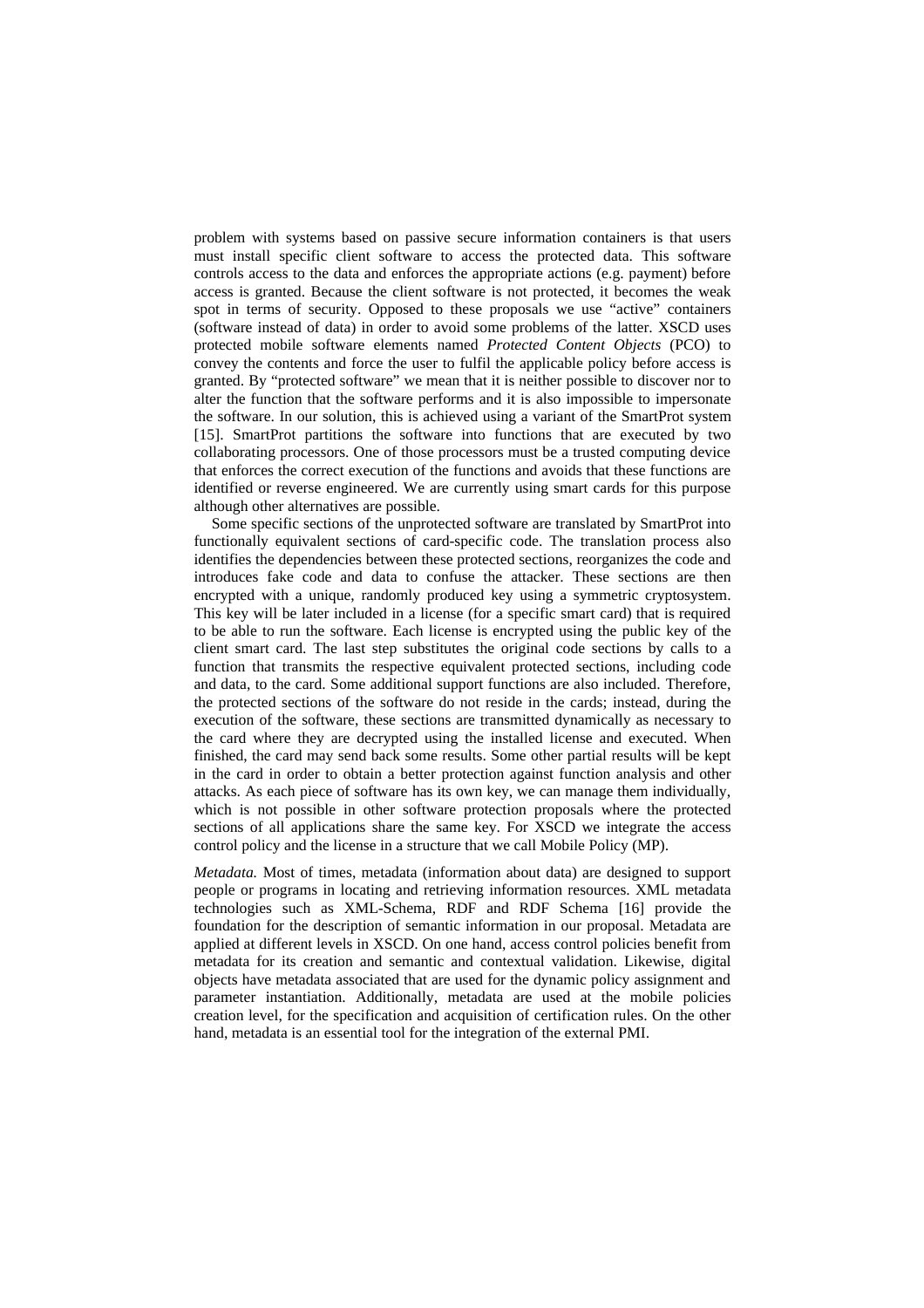*Authorization language*. Although other XML-based languages have been developed for access control and authorization, there are specific requirements found in our infrastructure that make their use difficult or inadequate. The main reason is that they do not support some relevant properties such as policy parameterisation and composition. On the other hand, policies must be processed inside smart cards with limited storage and processing capabilities. Therefore, the specification language must be simple enough to be translated into a more compact form in order to be processed by the smart cards. For these reasons, we have developed a specific XML-Schema based language, *Semantic Policy Language* (SPL), in order to specify the access control policies. The keys to the high flexibility of SPL are the extensive use of metadata, the modular composition of policies that separates declaration of each policy component and the parameterisation of the policies.

The SPL system uses several components to define policies. *SPL Policies* specify the conditions that must be satisfied to gain access. Each *Policy Applicability Specification* (*PAS*) links some policies to a series of resources. Finally, *Secured Resource Representations* (*SRRs*) and other contextual metadata are used to provide semantic information that is used in policies and PAS. Additionally, *Source of Authorization Descriptions* (*SOADs*) provide a semantic description of the PMI that is essential for the policy validation process. Fig. 1 shows examples of some of these components.

*SPL policies* are described following an XML-Schema template where we can declare access rules stating the set of certificates that must be presented for granting access. Optionally, we can declare a set of actions to be performed before access is granted. Examples of these actions are Notify\_To, Payment and Online\_Permission. This is known as provisional authorization. *Import* clauses can also be included to substitute some of the previous components of the policy and to allow the modular composition of policies based on the X-Path standard. Additionally, dynamic instantiation is enabled by the possibility to define parameters in the policies. The instantiation of parameter references is stated in the PAS. Metadata (SRRs and contextual information) is used for parameter instantiation.

The *Policy Applicability Specification* (*PAS*) provides an expressive way to relate policies to resources, either explicitly or based on metadata. PAS documents include declarations of the applicable policies, the target objects and, optionally the instantiation of the parameters of the policy. The object declaration includes the object location, the operations affected (defaulting to all operations) and some optional conditions. In this way, the PAS comprise all necessary information to relate policies to objects, and to instantiate policies. The PAS in Fig. 1 relates all objects in 'http://www.lcc.uma.es/Research/VFwkProgramme' of type 'report' to the policy defined in 'VFrameworkProgram.xml'.

The *Secured Resource Representation* (*SRR*) is a simple and powerful mechanism to describe properties about resources. Properties described in SRRs are used to instantiate policies and PAS, and to locate the applicable policies. The SRR in Fig. 1 declares that object 'http://www.lcc.uma.es/Research/VfwkProgramme/WP3.pdf' is a 'report' and belongs to the project with ID 'IST\_2001-32446'.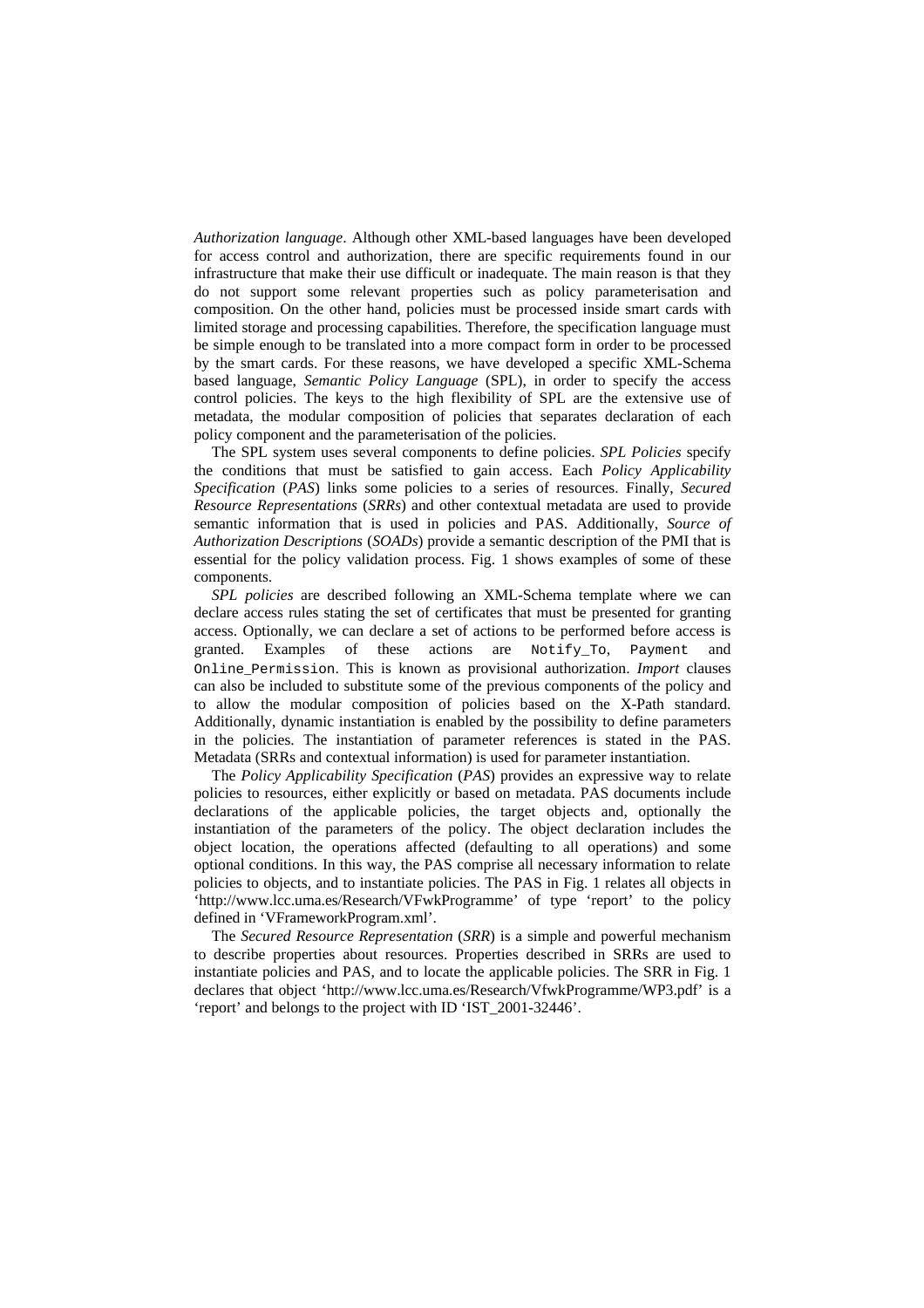

Fig. 1. Example Policy, its corresponding PAS and the SRR for a report

The *Source Of Authorization Description* (*SOAD*) documents are digitally signed [17] RDF instances expressing the different attributes certified by each SOA, including their names, descriptions and relations. SOADs convey information that is essential for the semantic validation of the policies such as metadata about the different attributes certified by the SOA and its certification procedures. The set of SOADs represents the semantic description of the PMI. Full integration of the PMI can be achieved transparently for the rest of the system based on this description.

### **4 Architecture and operation of the infrastructure**

Fig. 2 shows the main components of the XSCD system and their relationship. The first component is called *Policy Assistant*. This component uses the SOADs to produce and validate SPL Policies and PAS. The second component is the *SmartProt* protection system. This component transforms unprotected content objects in the server into *PCOs* generating also their corresponding *Licenses*. A PCO is a software object that encapsulates and protects the original object and enforces the access control mechanism. PCOs can be freely distributed to untrusted servers. It can be noticed that policies are not included in the PCO. The third component, called *Mobile*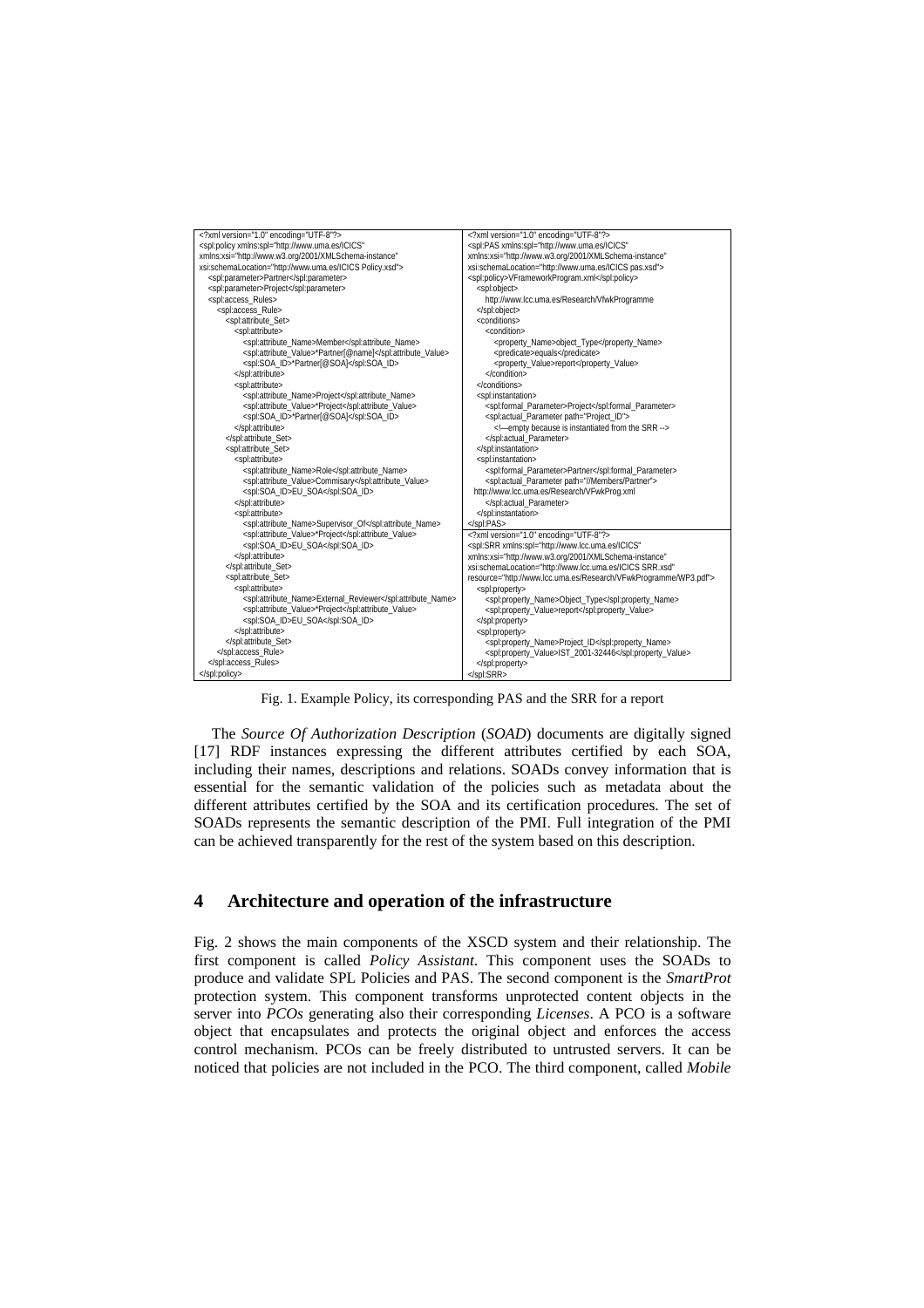*Policy Generator*, attends requests from end users producing *MP*s dynamically. The *Object Metadata* database, containing SRRs, is used to determine the set of applicable policies for the corresponding PCO.



Fig. 2. Overview of the XSCD Infrastructure

Fig. 3 shows the system operation. When the client requests some object from a server it receives the PCO containing it, which runs in the client computer. Before the protected sections of its code can be executed the PCO has to retrieve the corresponding MP (which includes the license that allows the decryption and execution of those protected sections). To do this it sends a request containing the certificate of the public key of the smart card. In case the server from where it was retrieved is the originator of the PCO, it produces the MP for that PCO. Otherwise the server just forwards this request to the originator. Once received, the MP is installed and used to run the protected sections of the PCO.

*Policy Specification and Validation.* The creation and maintenance of access control policies is a difficult and error prone activity. The Policy Assistant component (which includes the Policy Editor and Semantic Policy Validator) is designed to help security administrators to specify those policies and validate them to find errors. For this purpose, the Policy Assistant provides the administrators with information about the attribute certificates that can be included in the policies, their sources and relation. This information is gathered from SOADs.

The Policy Assistant includes components for the automated validation of policies at different levels. SPL policies are validated syntactically using XML-Schema. Semantic validation is made possible by the use of a specific Semantic Policy Validator that uses the DOM API to parse the document validating it. Finally, policies can be validated taking into account the context where they will be applied.

For instance, consider the case of a research network among several institutions that participate in a common research project. Each participant establishes the access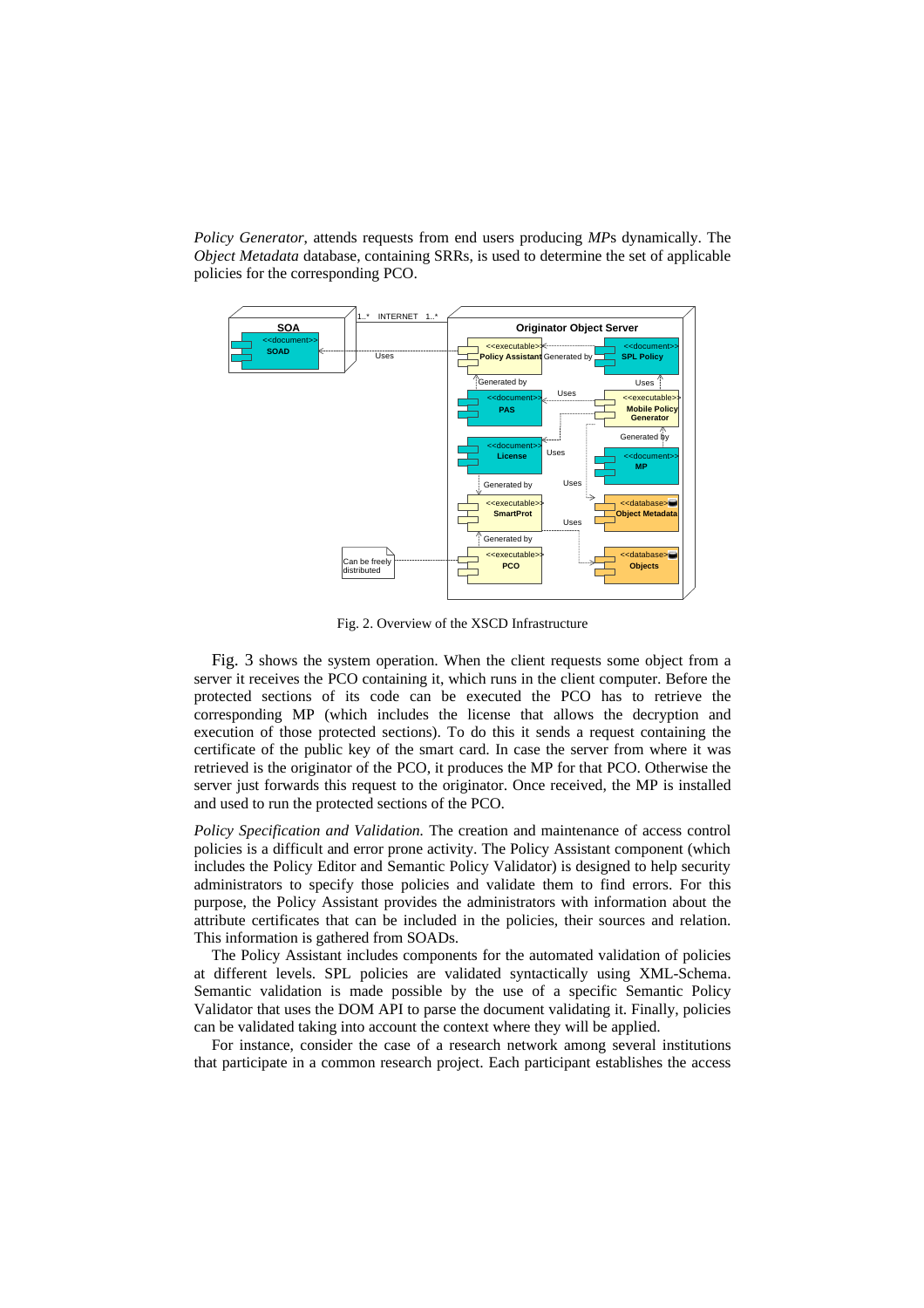control parameters over the contents they share. Additionally, membership is certified by each institution. Fig. 1 showed an example policy granting access to members assigned to this project of any participant institution, to the commissioner of the project and to the external reviewers assigned to it by the European Union. The institution parameter is instantiated from contextual metadata about the project. On the other hand, the project parameter is instantiated from the SRR corresponding to the object to be accessed. A parameter can represent a complex XML element, as is the case of the institution parameter.



Fig. 3. A scenario for information access

The *Mobile Policy Generator* analyses the semantic metadata available for the target resource contained in the SRR along with other contextual metadata, finds the appropriate PAS and retrieves the necessary SOADs. Using this information, the *Mobile Policy Generator* is able to find the applicable policies. All applicable policies are then analysed and instantiated. Finally, all policies are combined and translated to produce the MP. For the semantic and contextual validation of policies the *Policy Assistant* performs the same process. In this case, after the combination of policies the *Policy Assistant* analyses the resulting policy and run some test cases in order to check its consistency. SOADs play a key role in this semantic validation because they provide the information needed to infer all the possible situations where access is granted, enabling the detection of semantically incomplete or incorrect policies.

*Protected Content Object Generation and Access*. The SmartProt system is used to protect software applications. In our prototype system, the protected application (PCO) is a Java applet responsible for the transport of the contents. In other environments PCOs will be implemented accordingly (e.g., CORBA objects, a proxy for web services, etc.). Consequently, the PCO includes the (encrypted) contents to be accessed, the access control enforcement mechanism and a cryptographic link to the MP. PCOs can be distributed and copied freely.

The PCO generation process is independent of the customer secure coprocessor (smart card) and will be performed just once for each piece of mobile software. The first step of the PCO generation consists in the production of a Java applet containing the original object. Then, SmartProt is used to protect this applet. The key generated by SmartProt will be used afterwards to produce the MP.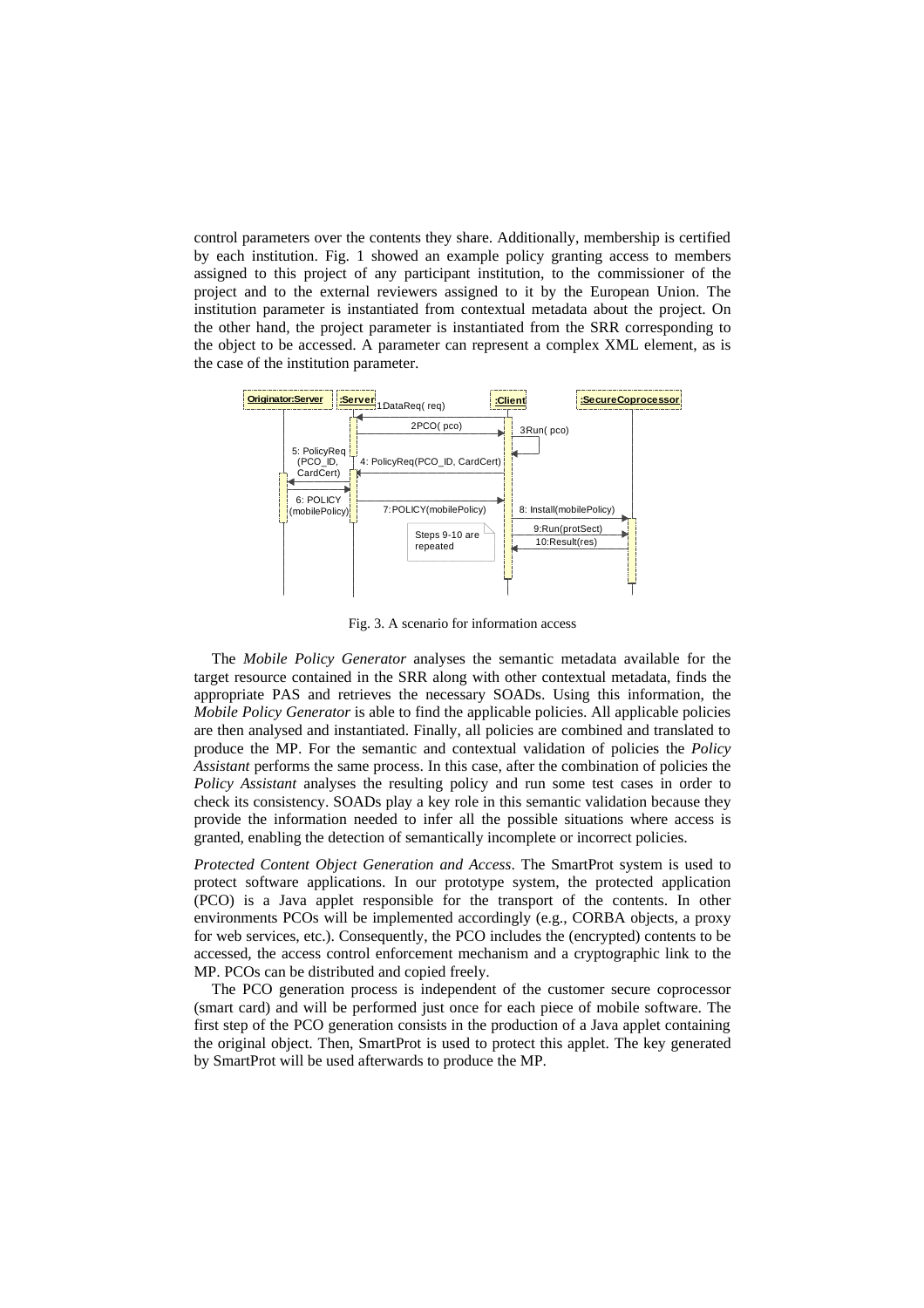*Mobile Policy Generation.* In order to allow that originators of the contents are able to dynamically change the applicable access control policy regardless of the storage location, policy and PCO must be separated. In this way, policies are retrieved from the originating server during the execution of the PCO. This allows a high degree of flexibility giving the originator more control over the application of the policies. For efficiency and flexibility, validity constraints in MPs can be used to control the need for an online access to the originator server. Originators can define certain validity constraints for each policy (based on number of accesses, time, etc. depending on the smart card features). Hence, policies can be cached by clients and used directly while they are still valid. The generation of MPs is a reasonably fast process while the generation of PCOs is slower. Furthermore, PCOs are much more stable than policies. Finally, opposed to PCOs, each MP is specific for a smart card.

Following a user request, the new MP is produced linking the combined SPL policy and the PCO. The MP is obtained and loaded in the card as part of the PCO. When the MP is received by the client smart card, it is decrypted, verified and stored inside the card until it expires or the user explicitly decides to extract it. Once the MP is correctly installed in the card the protected sections of the PCO can be executed, which requires the cooperation of the card containing the MP. The Mobile Policy Generator retrieves and combines all applicable policies to produce the MP. The combination of different policies is usually a difficult task that can result in inconsistent or contradictory policies. To deal with this problem the most common solution is to establish a series of general rules to solve the ambiguous cases. But, in practice, each situation is different. Therefore general rules do not produce good results. Our infrastructure enables the administrator to define rules governing the combination of policies. Additionally, the modular approach and the tools for policy creation, composition and validation facilitate the detection and correction of wrong policies. Because MPs must be processed by smart cards, they are specified using SPL and are later translated into a compact format to be included in MPs. The binding between PCO and the corresponding MP is established by cryptographic means.

### **5 Conclusions and future work**

We have presented the XSCD infrastructure for the secure distribution of objects in distributed systems. XSCD extends mobile policies by allowing their execution in untrusted systems and the dynamic and transparent modification of policies. XSCD is based on the SmartProt software protection scheme and the SPL access control scheme. We have introduced mechanisms to seamlessly integrate the external PMI in our infrastructure. The extensive use of XML metadata technologies facilitates the security administration in such environments, and enables important functionalities of the system such as the contextual validation of policies. Furthermore, the combination of policies and the association of policies to objects in a flexible and automated way have been considered. To summarize, XSCD represents a flexible solution for different distributed scenarios and any kind of content, solves the originator-retainedcontrol problem, can be applied regardless of the attribute certification scheme, implements distributed access control management and enforcement mechanisms and